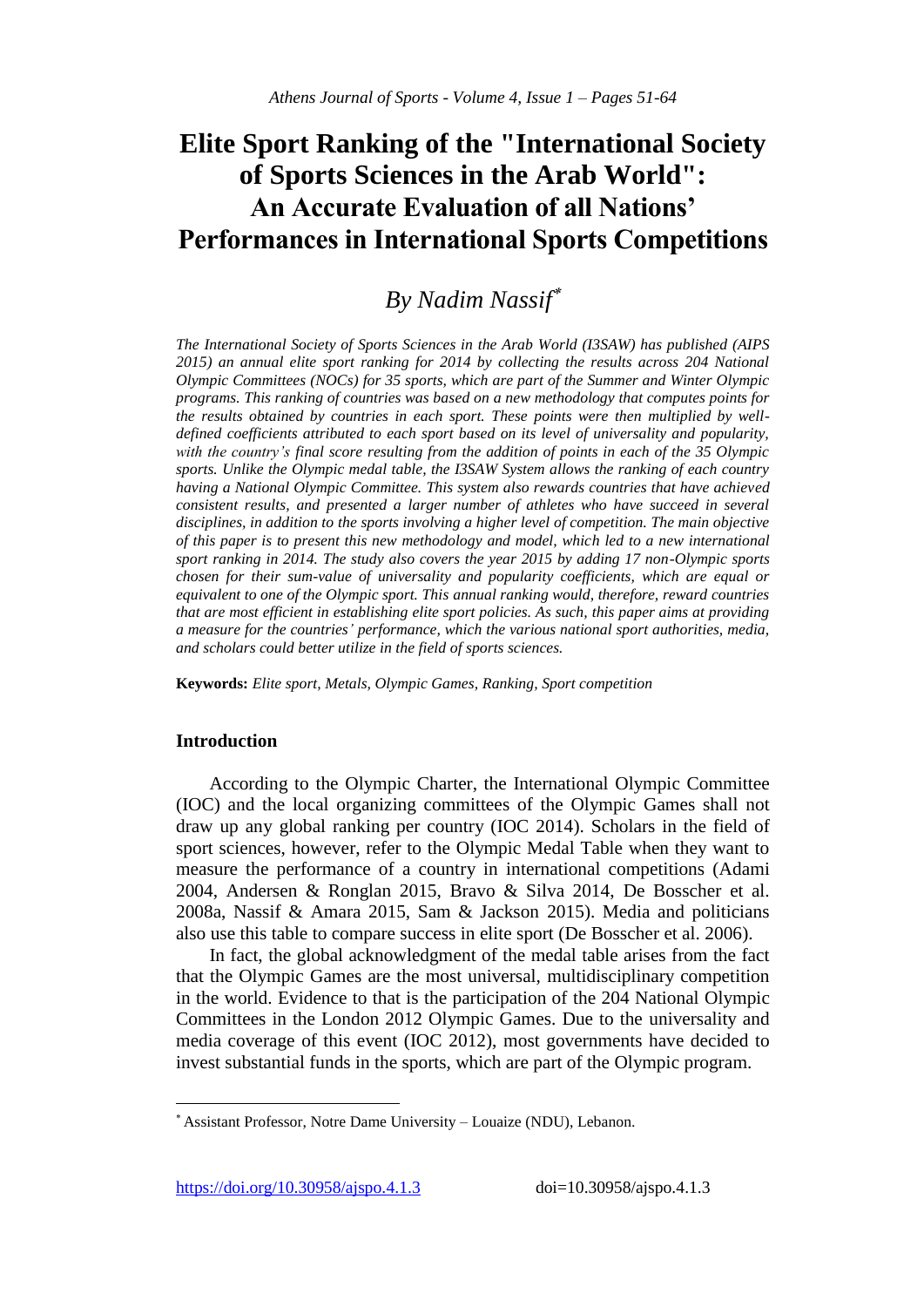In this paper, we start by discussing the non-correctness of the Olympic medal classification, and then propose a new model, whose main features are:

- a) A weighted points system that replaces the three-medal Olympic system in any event, discipline, or sport (see the glossary in Table 1).
- b) The introduction of universality and popularity coefficients for each sport being considered.
- c) A computation model that attributes to each country its' share of points in at least one sport, and, consequently, its ranking in the "global sporting arm race" (De Bosscher et al. 2008b) on the basis of the total number of points, which this country would have garnered in all sports.

#### **Table 1.** *Glossary*

| <b>Term</b> | <b>Definition</b>                  | <b>Examples</b>                   |
|-------------|------------------------------------|-----------------------------------|
|             | A group of disciplines or events   |                                   |
| Sport       | that belong to the same            | Aquatics                          |
|             | international federation           |                                   |
| Discipline  | A branch in a sport comprising one | Swimming is a discipline in the   |
|             | or more events                     | sport of aquatics                 |
|             | A competition in a sport or        | Men 50-M freestyle is an event of |
| Event       | discipline that gives rise to a    | the discipline of swimming that   |
|             | ranking                            | belongs to the sport of aquatics  |

*Source*: IOC (2015a).

The model has been applied to the year 2014, and is currently carried out for 2015, in view of its implementation on a yearly basis.

#### **Lack of Accuracy of the Olympic Medal Table**

The Olympic Medal Table is a ranking model that computes the gold, silver, and bronze medals obtained by the different countries in the different sport events, in every edition of the Summer and Winter Olympic Games. A gold medal has superior value over any number of silver. A silver medal has superior value over any number of bronze. In the event where two countries obtain the same number of gold, the country with more silver medals is better ranked. In the case where two countries obtain the same number of gold and silver medals, the country with more bronze medals will be better ranked.

Despite its popularity, the Olympic medal ranking has some limitations, which prevent it from being a precise measurement tool for countries performances in international sport.

First, the superiority of a gold medal over any number of silver, and of a silver medal over any number of bronze will create situations, where a country having only one exceptional athlete capable of winning a gold medal is placed in front of another one endowed with several athletes who were placed second and third. This methodology creates the false inference, whereby a country with only one gold medal has a better elite sport policy than another country with five silver medals and seven bronze but no gold.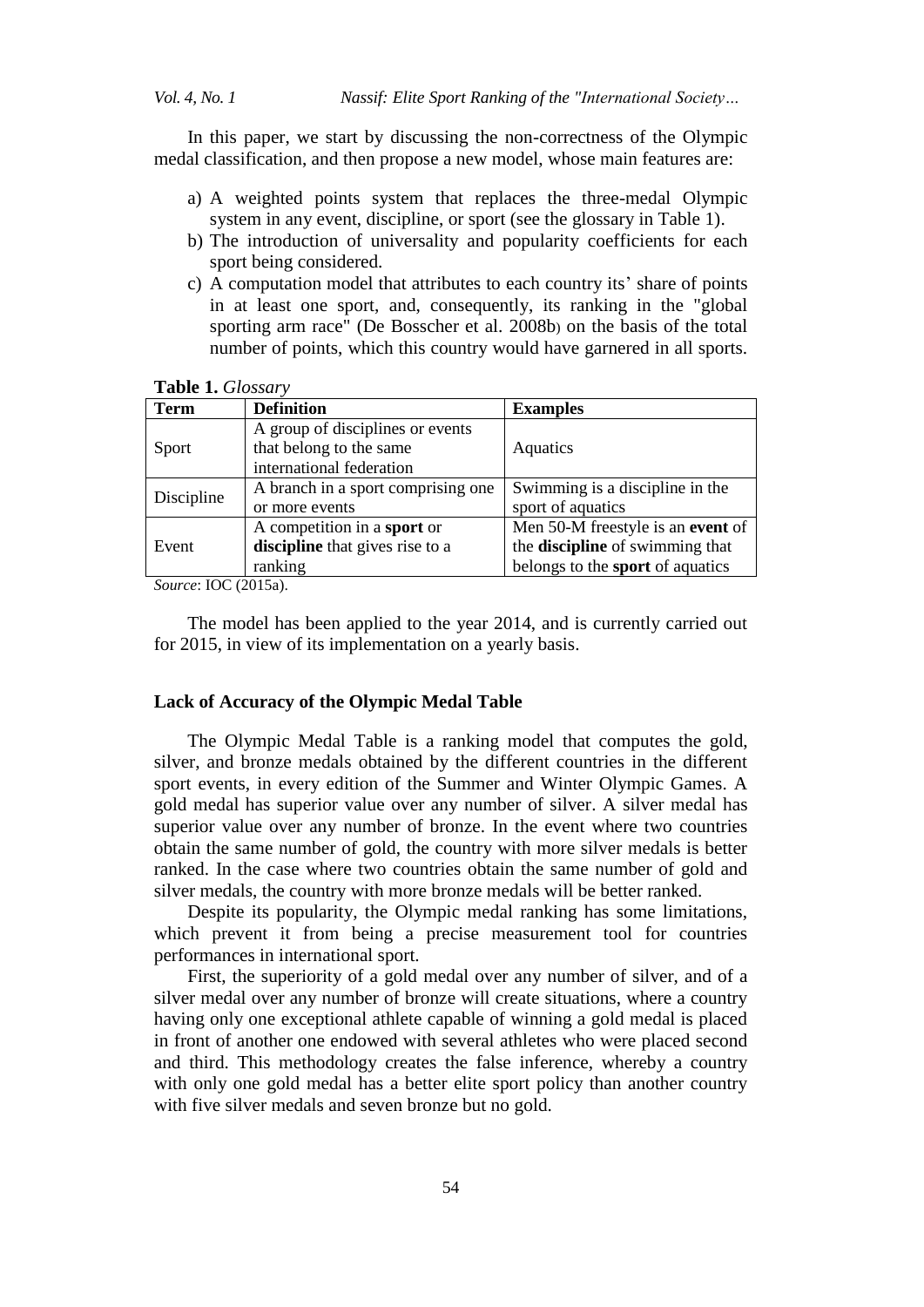#### *Athens Journal of Sports March 2017*

Second, the number of medals awarded per event don't take into account neither the level of competition of the sport involved, nor the number of countries and athletes involved. For example, a sport like sailing comprises of several events (i.e. Women's RS:X, Laser Radial, Women's 470, Eliott 6m, Men's RS:X, Laser, Finn, Men's 470 and 49er), is played in 115 countries, and awards 10 gold medals. Whereas a sport like basketball has only two events (Men and Women Basketball), is played in 215 countries, and awards only two gold medals. Moreover, as an individual sport, sailing awards medals to several athletes of a same country; whereas basketball, as a team sport, only awards one medal per country. In that sense, following the Olympic Medal Table methodology, a minor sport could outweigh a major sport, which is more popular, universal, and competitive. This measurement is, therefore, misleading in the comparison of elite national sport policies.

# **The 2014 I3SAW Elite Sport Ranking Methodology**

In order to suggest a more comprehensive country classification, which takes into account the issues presented above, Nassif (2015) has developed an elite sport ranking methodology that was presented at the first Conference of the International Society for Sports Sciences in the Arab World (I3SAW). This society comprises scientists and specialists in sport practice, who aim at developing sports sciences in the Arab World.

The objective of this endeavor was to propose a methodology that rewards countries with consistent results and presents a larger number of successful athletes, who win in the most competitive events. This methodology relies on the calculation of two coefficients that weigh the different sports: popularity and universality.

Popularity indicates the international media ratings for each sport. It shows to which extent a sport is covered; consequently, how much this sport attracts private and public funding and raises competition level by engaging the most talented athletes.

Universality takes into account the number of all countries participating in a given sport. The more countries participating, the more difficult it is for them to win in an event.

Such parameters are obviously not being considered in the Olympic Medal Table. By taking into account the universality and popularity of each sport, our goal is to give a differential weight for minor sports like curling or luge, and major sports like football and basketball. Our proposed model will be therefore as follows:

- Attributing distinct coefficients for the universality and popularity of each sport; and
- Computing a scaled score for each nation.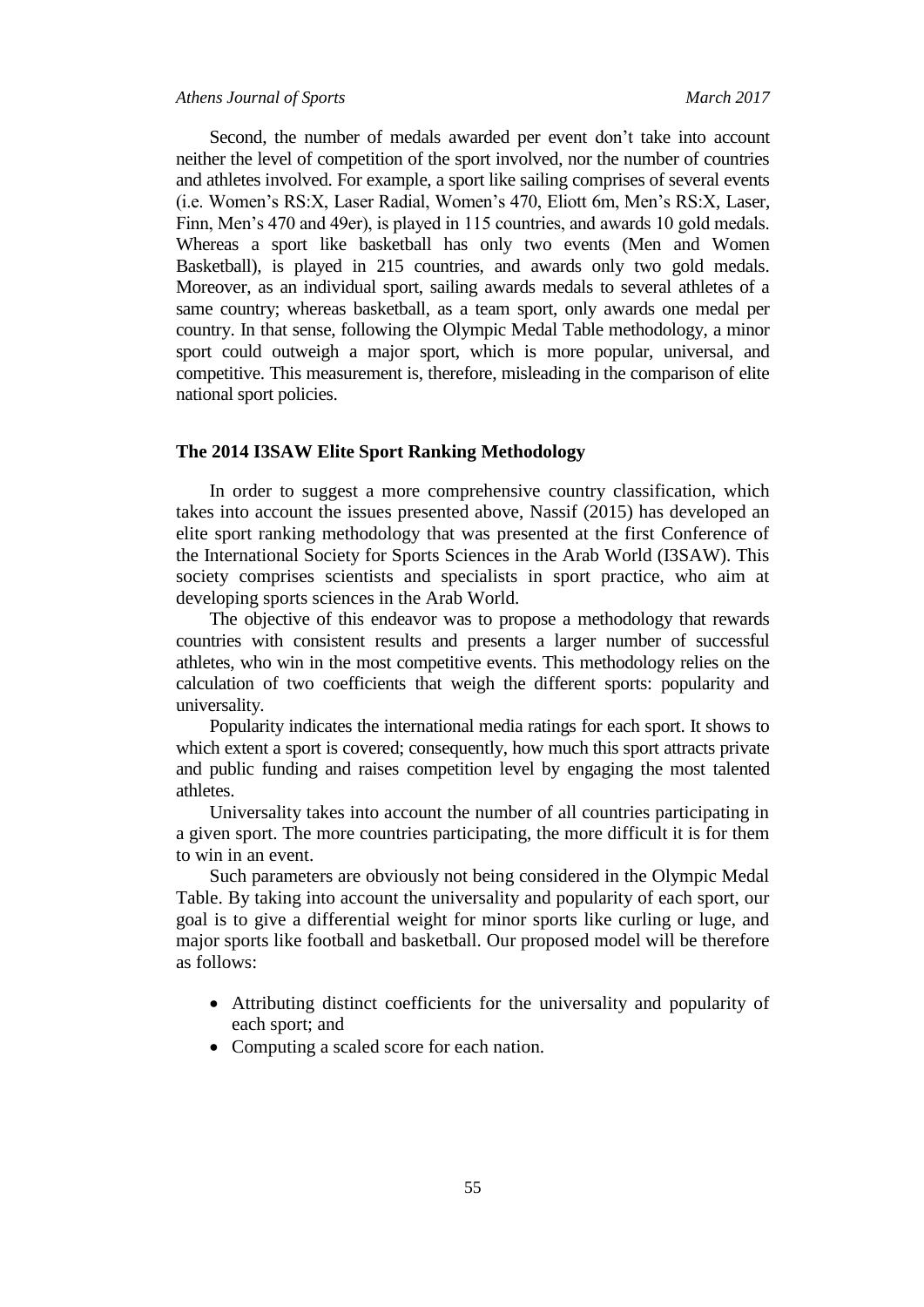Specifically, in our model, the ranking will start with each country obtaining a score computed on the basis of its position in every event ranking. Such ranking takes into consideration:

- Only the events that were part of the Summer and Winter Olympics Games. Being part of the Olympic program is a guarantee of this sport universality; therefore, a very efficient tool to compare elite sport policies among different nations.
- Only the countries that have National Olympic Committees were ranked because they have access to the highest number of sports.
- The number of National Olympic Committees that participated in the 2012 Olympics (last Summer Olympics to date) is 204. Thus, any team (basketball, handball...) or individual (athletics, swimming, wrestling…) competitor obtains a basic score of 204; the second achieves 203; the third 202, etc.

To reward the top eight countries, we introduce a weighting coefficient inspired from the Formula 1 scores, which were adopted between 2003 and 2009 (Formula 1 2003). This weight is well indicated in the third column of Table 2. We believe that multiplying NP basic by 10 (gold medal) for the first ranked, by eight for the second (silver medal), and by six for the third (bronze medal) would deny a country having athletes reaching the ninth and tenth positions (scoring 391 points) come ahead of the champion's country that receives now a score of 2040.

All those ranked eighth and above will obtain points that decrease from 197 to 1. If, for example, there are only 200 countries participating, the last of which will obtain five points. If there are 190, the last will obtain 10 points. The points earned in each event were added to determine the ranking of countries in each event. With these criteria, the objective was to avoid situations of having countries with 1 gold medal, 0 silver and 0 bronze, ranked in front of some that won 0 gold medal, 5 silver medals and 7 bronze medals. This is a major difference with the Olympic ranking that only uses medals for the top three competitors in each event.

On that basis, given an event E, we obtain a total number of points per event for each country by summing up the points received by its athletes in that event. A ranking would result with a number of points attributed for each country in that event according to the scale of Table 2. Table 3 provides an example illustrating points, ranking, and scaled final number of points in an event E such as 100 M, 200 M, etc.

The sum of points of rankings of a given country in each event is then totaled by sport for each of the 35 Olympic sports. For example, the sum of the points within the events of 100 M, 200 M, shot put, marathon, etc. are computed to determine the countries ranking in athletics. This method was applied to avoid having a sport that has a multitude of events (athletics, boxing) award more points than a team sport that has just two events (example of basketball: men/women). Table 4 provides a sample of sports in which this summing-up rule is being applied.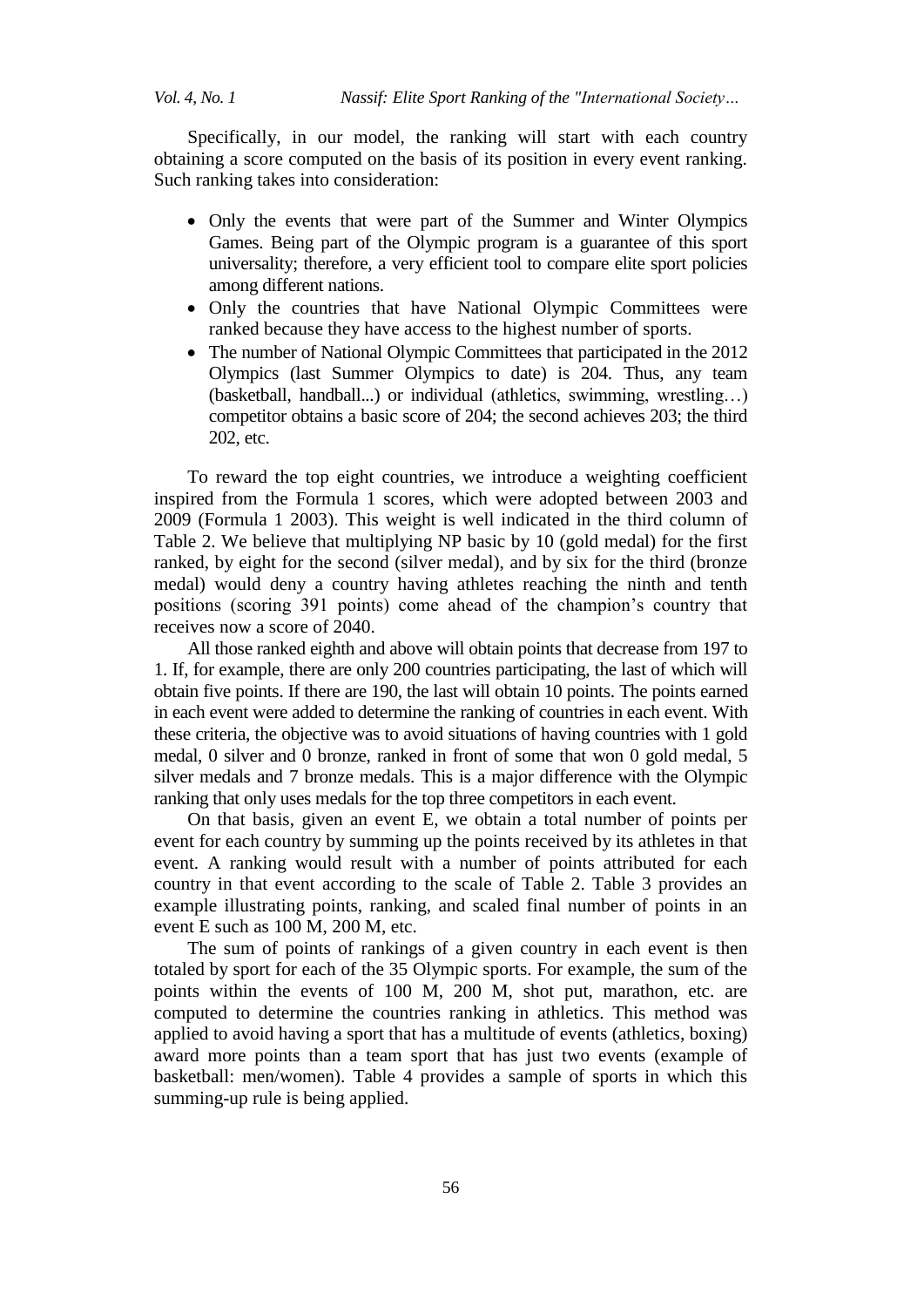| Rank in an     | <b>Basic Number Points</b> | Weight         | <b>Weighted basic</b> |
|----------------|----------------------------|----------------|-----------------------|
| event,         | awarded on the basis of    | (Formula 1     | number of             |
| discipline     | number of Olympic          | 2003-2009      | points:               |
| or sport       | committees: NP_basic       | scale)         | NP_weighted           |
|                | 204                        | 10             | 2040                  |
| $\overline{2}$ | 203                        | 8              | 1624                  |
| 3              | 202                        | 6              | 1212                  |
| 4              | 201                        | 5              | 1005                  |
| 5              | 200                        | 4              | 800                   |
| 6              | 199                        | 3              | 597                   |
|                | 198                        | $\overline{2}$ | 396                   |
| 8              | 197                        |                | 197                   |
| 9              | 196                        |                | 196                   |
| 10             | 195                        |                | 195                   |
| 11             | 194                        |                | 194                   |
|                |                            |                |                       |
| 23             | 182                        |                | 182                   |
| .              | .                          |                | .                     |

**Table 2.** *Points Classification within an Event, Discipline or Sport*

*Source*: Author's Calculations.

**Table 3.** *Example of Ranking and Scaled Points Granting for a Country in an Event E*

| Ranking of athletes in event E | <b>Points</b> | <b>Corresponding Ranking of</b><br>countries in event E | <b>Points</b> |
|--------------------------------|---------------|---------------------------------------------------------|---------------|
| 1 USA                          | 2040          | 1. Brazil 2836 (1624+1212)                              | 2040          |
| 2 Brazil                       | 1624          | 2. USA (2040)                                           | 1624          |
| 3 Brazil                       | 1212          | 3. France 1202 (1005+197)                               | 1212          |
| 4 France                       | 1005          | 4. Italy (993)                                          | 1005          |
| 5 Spain                        | 800           | 5. Spain (800)                                          | 800           |
| <b>6 Italy</b>                 | 597           |                                                         |               |
| 7 Italy                        | 396           |                                                         |               |
| 8 France                       | 197           |                                                         |               |

*Source*: Author's Calculations.

**Table 4.** *Sample of Sports in which the "Summing-up Rule" is being Applied*

| <b>Sports</b>    | <b>Points</b>                                                            |  |
|------------------|--------------------------------------------------------------------------|--|
| <b>Examples</b>  |                                                                          |  |
|                  | Sum of the points gained in the different men's and women's athletics    |  |
| <b>Athletics</b> | events (pole vault, long jump, high jump, triple jump, 100M, Marathon)   |  |
|                  | countries rankings                                                       |  |
| Basketball       | Sum of the points gained in the men's and women's basketball events      |  |
|                  | countries rankings                                                       |  |
|                  | Sum of the points gained in the different men's and women's road, track, |  |
| Cycling          | mountain bike, and BMX events countries rankings                         |  |

*Source*: Author's Calculations.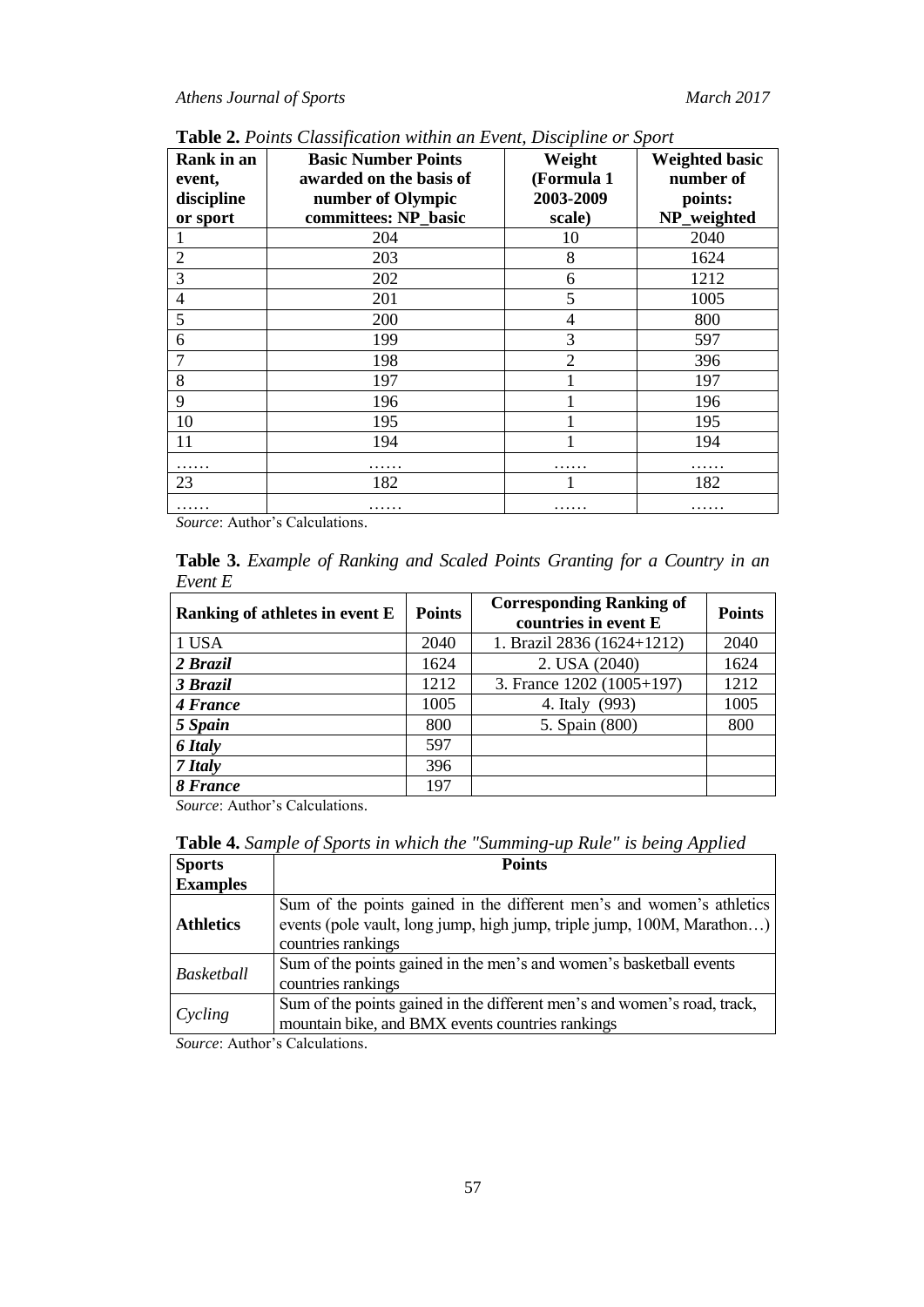*Vol. 4, No. 1 Nassif: Elite Sport Ranking of the "International Society…*

The ranking in each sport followed the same pointing system, which was used for the event ranking: 2,040 for the first, 1,624 for the second, 1,212 for the third, 1,005 for the fourth and so on.

## *Universality Coefficient*

As an indicator of universality, Nassif (2015) used the number of countries affiliated to the international federation of each sport. This number was then divided by 100 in order to have a number between 0 and 5.

# *Popularity Coefficient*

As for the popularity, Nassif (2015) considered the financial gains that each sport generated in the 2012 Olympics.

| <b>Groups</b> | <b>Sports</b>                                                                                   | <b>Popularity</b><br><b>Coefficients</b> |
|---------------|-------------------------------------------------------------------------------------------------|------------------------------------------|
|               | Aquatics, Athletics, Gymnastics                                                                 |                                          |
| B             | Basketball, Cycling, Football, Tennis Volleyball                                                |                                          |
|               | Archery, Badminton, Boxing, Judo, Rowing, Shooting,<br>Table Tennis, Weightlifting              |                                          |
|               | Canoe/Kayak, Equestrian, Fencing, Handball, Hockey,<br>Sailing, Taekwondo, Triathlon, Wrestling |                                          |
| E             | Modern Pentathlon, Golf, Rugby                                                                  |                                          |

**Table 5.** *Popularity Coefficient*

*Source*: Author's Calculations.

For the winter sports, coefficients were set based on Winter Olympics media ratings (the active times, 2014) and their comparison with Summer Olympics media ratings (Table 5).

In this early model, the points obtained from the ranking in each sport were then multiplied by a coefficient that is the product of popularity and universality indicators. As for the competitions chosen, Nassif (2015) considered that the international federations are the best place to learn what the major competitions of their sport. He, therefore, used the official ranking made by these federations. When there was no ranking available depending on the year, the results of the last world championships or the Olympics to date were used. All the results must have been taken before January  $1<sup>st</sup>$ , 2015. Examples of the calculation are shown in Table 6.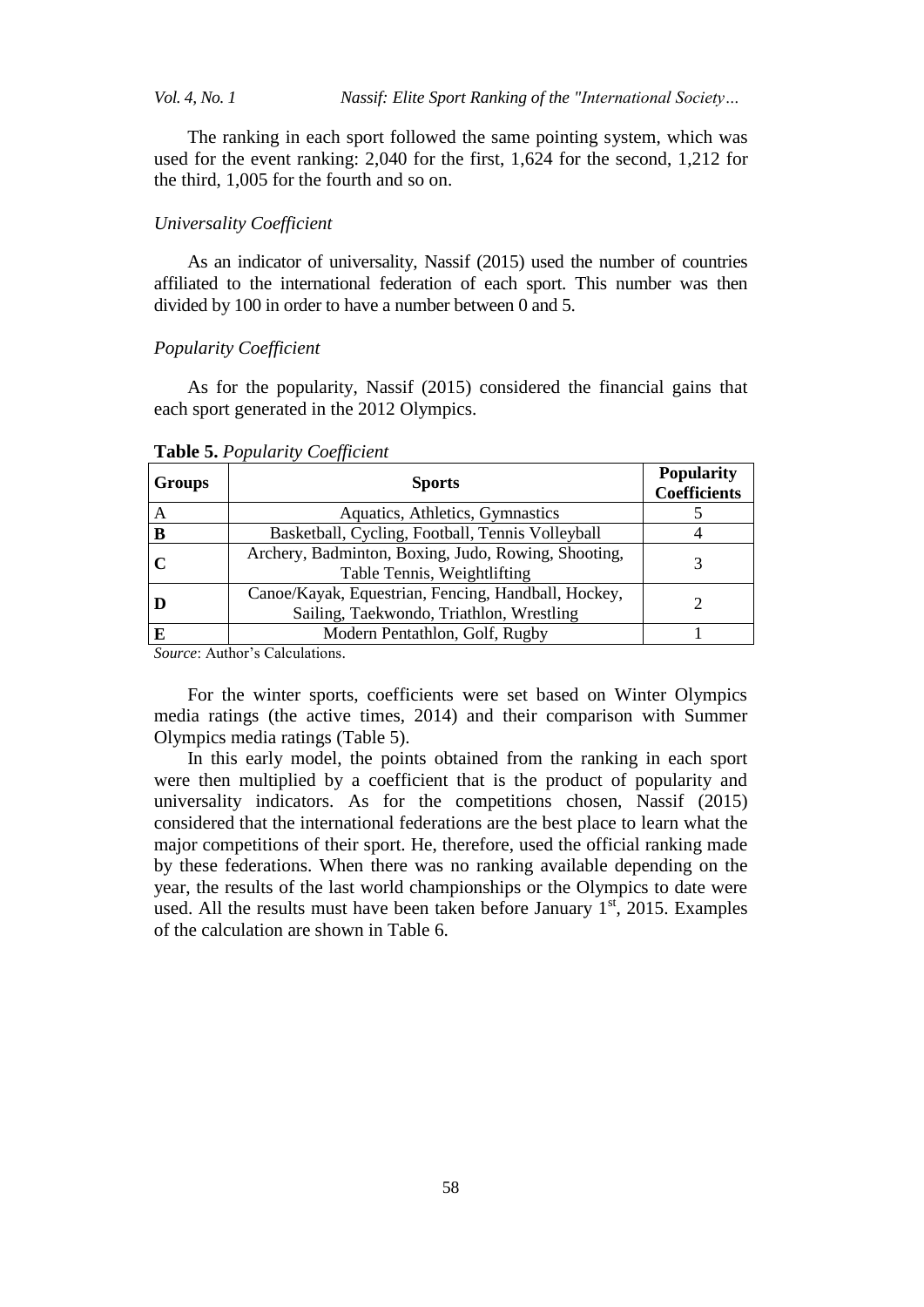| <b>Sports</b>     | <b>Competitions chosen</b>                                                  |      | $Total =$<br>Universality   Popularity   Universality x<br><b>Popularity</b> |
|-------------------|-----------------------------------------------------------------------------|------|------------------------------------------------------------------------------|
| <b>Basketball</b> | Last 2014 International<br><b>Basketball Federation</b><br>rankings to date | 2.04 | 8.16                                                                         |
| Cycling           | Last 2014 International<br>Cycling Union rankings to<br>date                | 1.57 | 6.28                                                                         |

**Table 6.** *Example of the Final Computation Rule for the 2014 Ranking*

*Source*: Author's Calculations.

The points won by each country in each of the 35 sports after the coefficient multiplications were added in order to obtain the total amount of points. An example is illustrated in Table 7.

**Table 7.** *Total Number Points Computed for Each Country before the Final Ranking* 

| <b>USA</b> | <b>RUSSIA</b> | <b>GERMANY</b> |
|------------|---------------|----------------|
| 20808      | 10251         | 1989           |
| 44         | 281           | 46             |
| 16646      | 13252         | 1436           |
| 11995      | 2328          | 4794           |
| $\cdots$   | $\cdots$      | $\cdots$       |
| 174729     | 130764        | 120337         |
|            |               |                |

*Source*: Author's Calculations.

The final ranking was done according to the "summed" total amount of points. This methodology allowed the 204 countries that participated in the 2012 Olympics to be included and, therefore, made it possible to all national sport authorities to have an idea of their ranking in international sport competitions. It also offered different results from the Olympic Medal Table, rewarding some countries (i.e. Spain, Argentina and Brazil), which succeeded in highly universal and popular sports (i.e. football, basketball and volleyball) and scaling appropriately those who mainly won several medals in minor sports (i.e. Norway and Switzerland win most of their medals in winter sports, where, in comparison to summer sports, a much smaller number of countries participate).

In Table 8, we can see in bold the countries ranked in the top 20 in the I3SAW elite sport ranking and unranked in the top 20 of the Olympic Medal Table. In italics, the countries ranked in the top 20 of the Olympic Medal Table and unranked in the top 20 of the I3SAW elite sport ranking.

The first ranking resulting from this methodology was compiled for the year 2014, and published by the Lebanese Sports Redactors Association in the International Sports Press Association (AIPS 2015).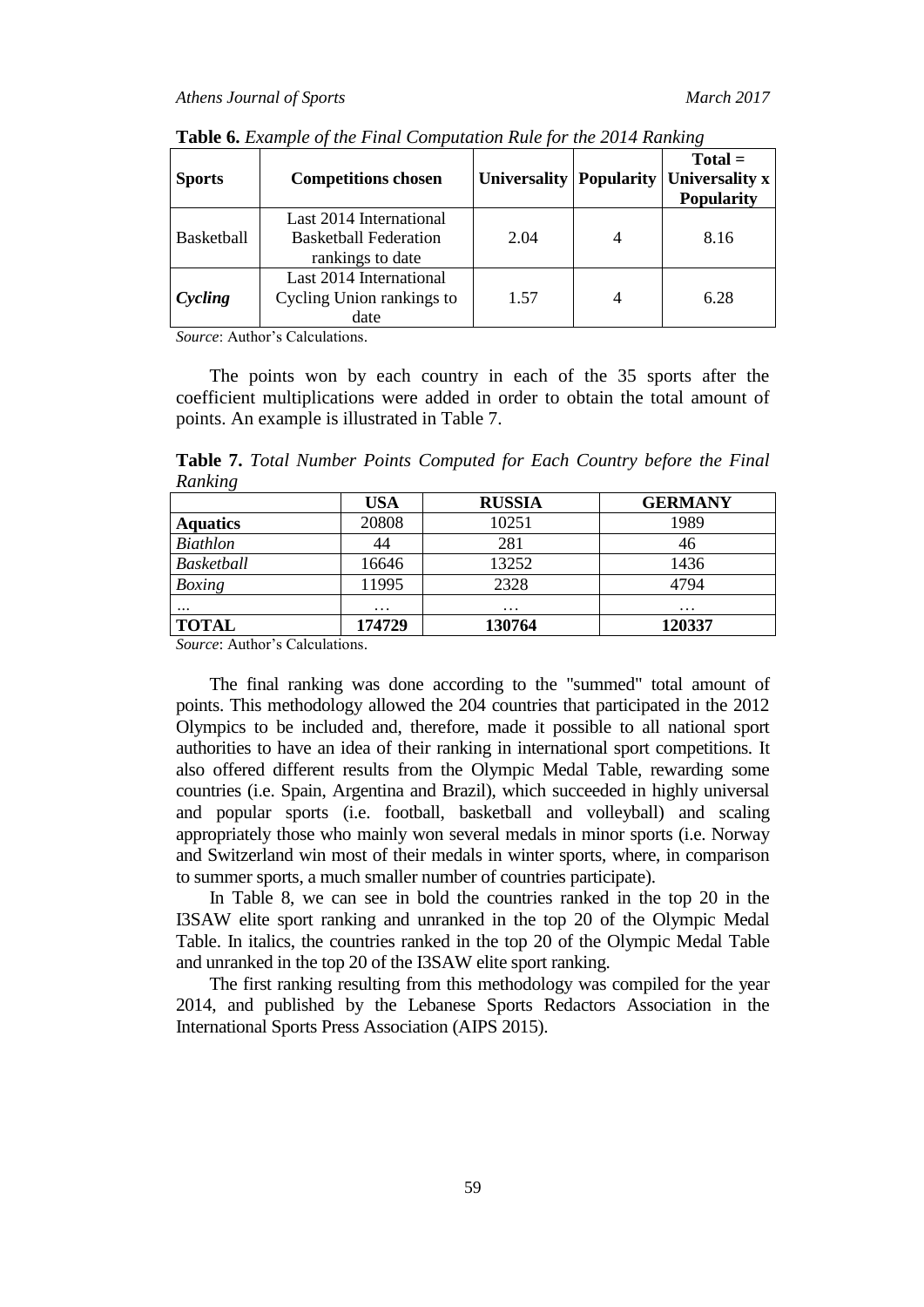| Rank           | 2012-2014 Olympic Medal Table | 2014 I3SAW Elite sport ranking |
|----------------|-------------------------------|--------------------------------|
| l              | <b>USA</b>                    | <b>USA</b>                     |
| $\overline{2}$ | China                         | Russia                         |
| 3              | Russia                        | Germany                        |
| $\overline{4}$ | <b>Great Britain</b>          | China                          |
| 5              | Germany                       | France                         |
| 6              | South Korea                   | Japan                          |
| $\overline{7}$ | France                        | <b>Great Britain</b>           |
| 8              | <b>Netherlands</b>            | Australia                      |
| 9              | Norway                        | South Korea                    |
| 10             | Canada                        | Italy                          |
| 11             | Japan                         | Spain                          |
| 12             | Italy                         | <b>Brazil</b>                  |
| 13             | Switzerland                   | <b>Argentina</b>               |
| 14             | Hungary                       | <b>Mexico</b>                  |
| 15             | Australia                     | Netherlands                    |
| 16             | Ukraine                       | Canada                         |
| 17             | <b>Belarus</b>                | <b>New Zealand</b>             |
| 18             | Kazakhstan                    | Poland                         |
| 19             | Czech Republic                | Hungary                        |
| 20             | Poland                        | Ukraine                        |

**Table 8.** *Comparisons between the Top 20 in the 2012-2014 Olympic Medal Table and the 2014 I3SAW Elite Sport Ranking*

*Source*: Author's Calculations.

#### **The 2015 Methodology**

For the 2015 ranking, Nassif (2015) adopted a different methodology. In fact, he went beyond the 2014 edition that only included the sports which were part of the Olympic program due to their universality and popularity. Nassif (2015) reexamined this fact considering that some non-Olympic sports are likely to be more universal and popular than those that are part of the Olympic program.

For this purpose, he undertook a deeper analysis of the development of a much wider range of sports that include all those members of "Sportaccord", an organization sanctioned by the IOC. Nassif (2015) evaluated also some sports that were not recognized by "Sportaccord" (i.e. Australian rules, football, rugby league, and mixed martial arts). These sports were observed because of their significant media popularity rate, which was calculated by the Economics graduate Michael Brown. In 2014, Brown created a database of all global sports following a thorough tracking of sports news websites for 16 countries that accounted for more than 60% of the world's population size and economic wealth (United States of America, Germany, China, France, India, Russia, Japan, Brazil, United Kingdom, Italy, Mexico, Australia, Turkey, Canada, South Korea and Spain). Brown's model will be reassessed for the same countries in 2015, in addition to new ones (tracking of sport websites in Nigeria, South Africa, Saudi Arabia and the Netherlands. For the year 2016, he will extend his pool of countries to include the sports rating in Pakistan, Poland, Argentina, Kenya and Thailand).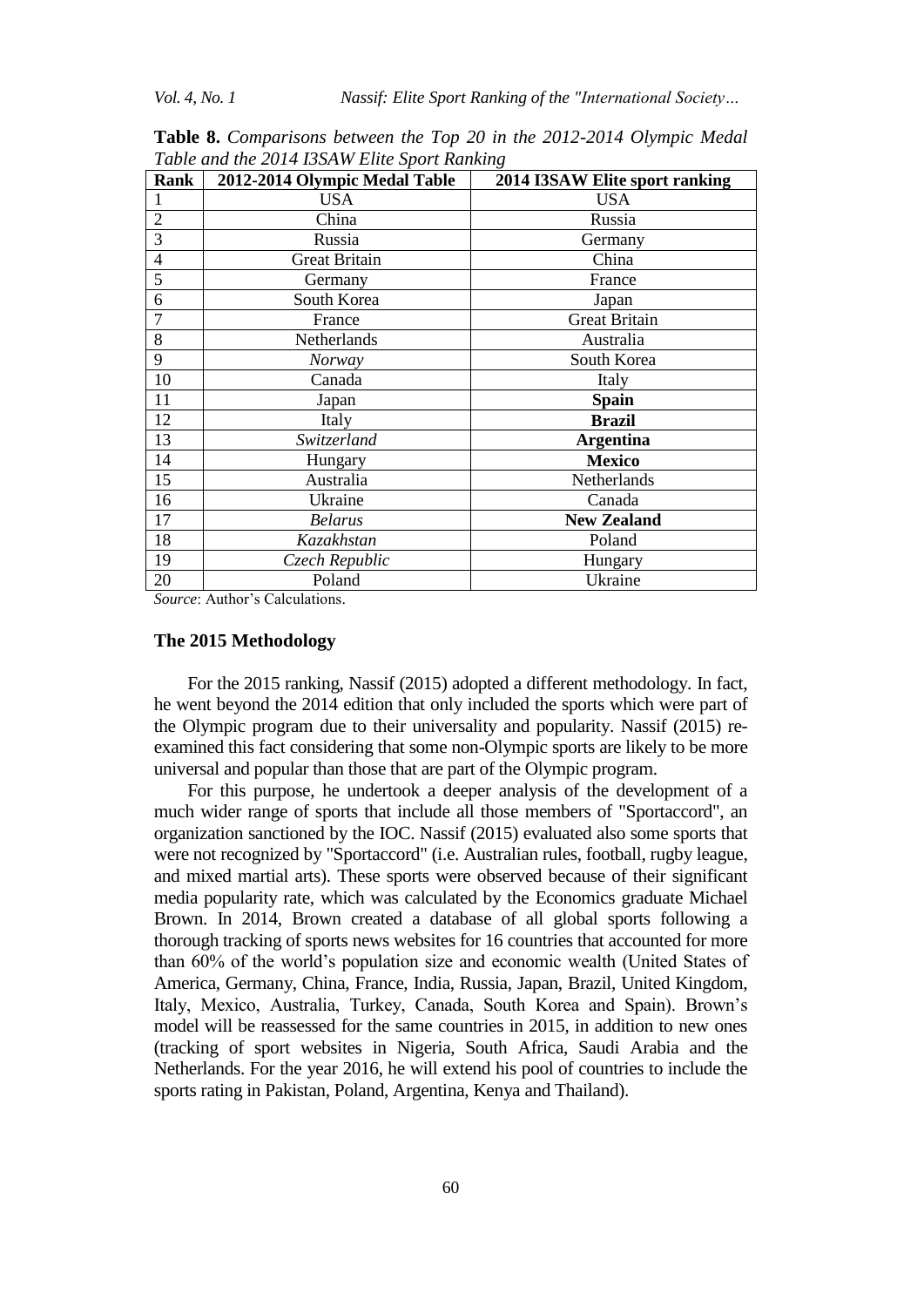Brown's research has, therefore, allowed the I3SAW ranking to have a much more detailed popularity rating than the ranking provided in Nassif's (2015) 2014 model. Information on every discipline (such as swimming, diving, synchronized swimming, water polo) obtained through a precise pointing system, has been given instead of an approximate data on a sport as a whole (that is Aquatics). Indeed, in a sport like aquatics, media popularity will strongly differ between the disciplines of swimming and synchronized swimming. Brown's new perception infringes also on popularity ratings of gender divisions in each sport. The popularity coefficient was obtained by calculating the number of points given by the website "biggestglobalsports" (Brown 2014), edited by Michael Brown. This number is again divided by 100. This was done to scale avoiding, therefore, a very high number of points for the total coefficient.

As for the universality rating, Nassif (2015) goes beyond his previous model, adopting a much deeper methodology. Instead of doing a calculation based only on the number of affiliated national federations, he takes into consideration whether a sport is part of the programs of the Olympics; the International School Sport Federation (ISF); the International University Sport Federation (FISU); the International Military Sports Council (CISM); the International Police Sports Union (USIP); and the International Masters Games Associations (IMGA). In other terms, he takes into account all multisport organizations recognized by the International Olympic Committee (IOC 2015b). The more a sport is present in these various programs, the higher its universality coefficient will be.

Table 9 provides a summary of the calculations of each of these universality coefficients taken in this new model, the sum of which provides the total universality coefficient.

| Table 9. Example of Attribution for Universality Coefficients in the 2015 I3SAW |  |  |
|---------------------------------------------------------------------------------|--|--|
| <b>Model</b>                                                                    |  |  |
|                                                                                 |  |  |

|                                                                   | <b>Badminton</b> | Judo                        |
|-------------------------------------------------------------------|------------------|-----------------------------|
| Nf%=Number of federations/100                                     | 1.76             | $\mathcal{D}_{\mathcal{L}}$ |
| Olympics program coeff. $=2*Nf\%$                                 | 3.52             | 4                           |
| ISF program coeff.=min(72, Number of national sport school        |                  |                             |
| federations)/100 (72 being the max number of National schools     | 0.72             | 0.72                        |
| sports federations).                                              |                  |                             |
| FISU program coeff. compulsory= min(167, Number of national       |                  |                             |
| University sport federations)/100 (167 being the max number of    | 0.835            | 1.67                        |
| National University sports federations). For optional FISU, above |                  |                             |
| number is divided by 2.                                           |                  |                             |
| CISM program coeff.= min(134, Number of national Military         |                  |                             |
| sport federations)/100 (134 being the max number of National      | 0                | 1.34                        |
| Military Sports Federations).                                     |                  |                             |
| USIP program coeff. $= min(66, Number of national police sport)$  |                  |                             |
| federations)/100 (66 being the max number of National Police      | 0                |                             |
| sports federations).                                              |                  |                             |
| IMGA program coeff.= min(100, Number of national Master sport     |                  |                             |
| federations)/100 (100 being the max number of National Master     |                  |                             |
| sports federations)                                               |                  |                             |
| <b>Total Universality</b>                                         | 7.835            | 9.73                        |

*Source*: Author's Calculations.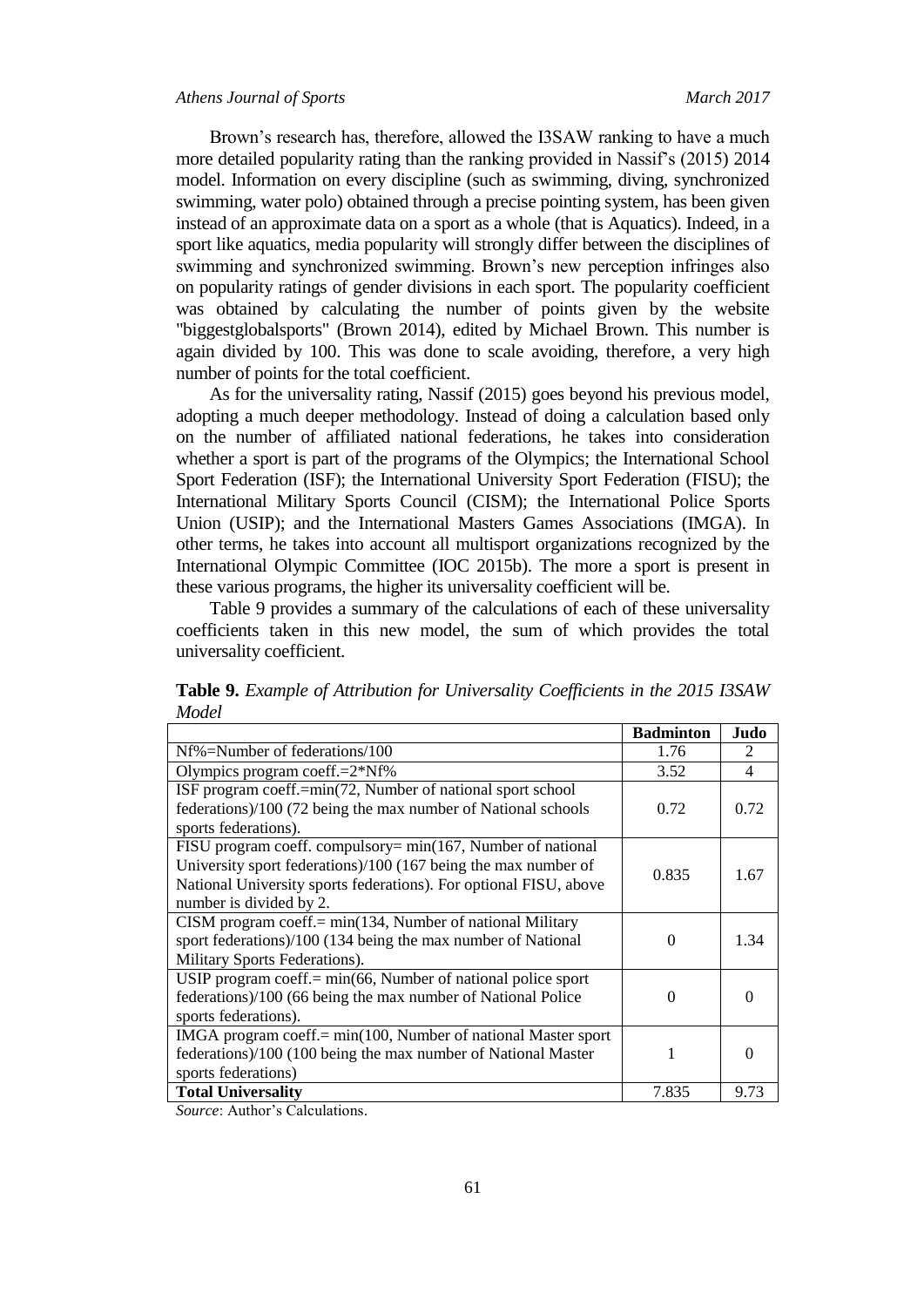#### *Remarks*

- 1. When a sport is part of the Olympic program, the total number of federations' rating will be multiplied by 2. Nassif (2015) adopted this rule for two reasons. The first is due to the fact that there are two calendars used for international competitions in an Olympic sport: one of world championships and the other for Olympic Games. These will, consequently, double the efforts of the national federations. The second reason is that an Olympic sport involves a competition between all the National Olympic Committees.
- 2. If a sport recognized by the ISF has less than 72 affiliated countries, the points of this sport will be the number of these countries divided by 100.
- 3. If a sport that is part of the FISU Compulsory Program has less than 167 affiliated countries, the points of this sport will be the number of these countries divided by 100. If it is an optional sport, this number will be divided by two.
- 4. If a sport recognized by the CISM has less than 134 affiliated countries, the points of this sport will be the number of these countries divided by 100.
- 5. If a sport recognized by the USIP has less than 66 affiliated countries, the points of this sport will be the number of these countries divided by 100.
- 6. If a sport recognized by the IMGA has less than 100 affiliated countries, the points of this sport will be the number of these countries divided by 100.

The total (multiplying) coefficient for each sport will then be the sum of the popularity and universality coefficients as shown in Table 10. This addition rule breaks the previous multiplication rule used in the 2014 model, given that at this stage, there is no indication that universality and popularity are correlated.

**Table 10.** *Total Ranking of the Universality and Popularity Coefficients in the 2015 I3SAW* 

|                                                   | <b>Badminton</b> | Judo.  |
|---------------------------------------------------|------------------|--------|
| Media popularity (Michael Brown Model points/100) | 2.15             | 0.277  |
| Universality Coefficients (see Table 9)           | 7.835            | 9.73   |
| <b>Total</b>                                      | 9.985            | 10.007 |

*Source*: Author's Calculations.

This methodology has been used to calculate the universality and popularity coefficients of 112 sports. The hypothesis made by Nassif (2015) that some non-Olympic sports are more popular and universal than some Olympic sports was validated. Indeed, there are 17 non-Olympic sports (Baseball/softball, cricket, automobile, American football, squash, billiards, karate, life saving, mixed martial arts, orienteering, chess, wushu, muaythai, bodybuilding, bridge, air sports and motor racing) that have superior coefficients than luge, which is the Olympic sport that has the lowest coefficient.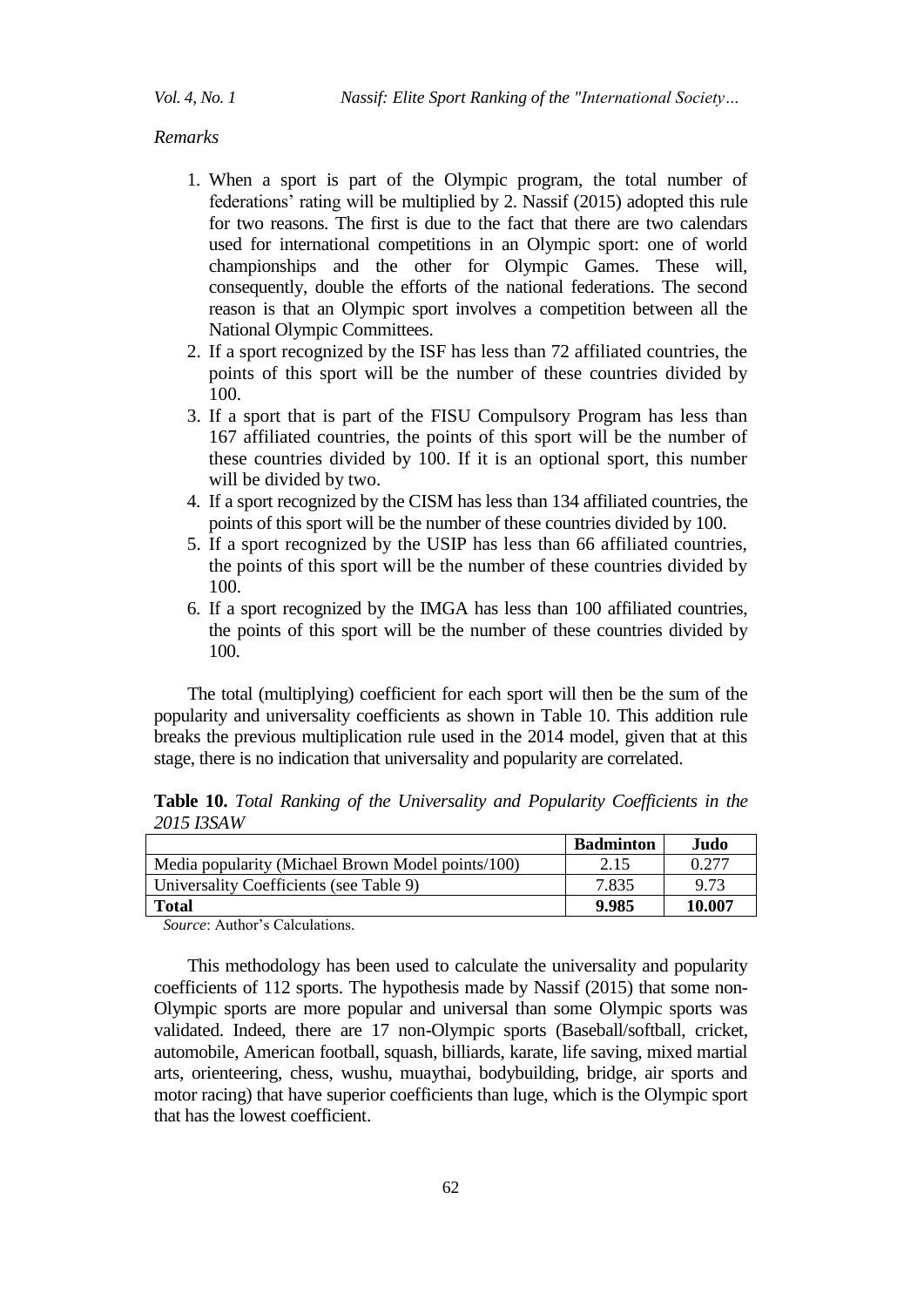For the 2015 ranking, Nassif (2015) took into account all the sports that have coefficients at least equal or superior to the "smallest" Olympic sport. With this new methodology, 52 sports, instead of 35 (as in 2014), "made the cut".

As a result, the 2015 ranking will test countries performances in a much larger number of sports. All the results were taken for the period spanning January  $1<sup>st</sup>$ , 2015 to December  $31<sup>st</sup>$ , 2015. Nassif (2015) considers that, likewise 2014, the international federations are the best placed to determine the major competitions in their sport. When these federations do not submit an updated official ranking, the results of the last world championships, Olympics, or major competitions in their sport will be taken in consideration.

Indeed, for the 2014 methodology, only the Olympic disciplines of the sports that were part of the Olympic program were considered. In 2015, all the disciplines were taken into account as long as their total universality and popularity coefficient is equal or superior to 1.59 (which is the coefficient of luge). In certain disciplines, there was also a difference in popularity between gender categories. An example is illustrated in Table 11.

**Table 11.** *Example of Detailed Coefficients for Sports and Disciplines with Gender Differentiations*

| <b>Sport</b>      | <b>Sport</b><br>coeff.                             | <b>Discipline</b> | <b>Discipline</b><br>coeff. | Men<br>coeff. | Women<br>coeff. |
|-------------------|----------------------------------------------------|-------------------|-----------------------------|---------------|-----------------|
|                   | 21.8                                               | <b>Basketball</b> | 21.8                        | 14.4          | 7.4             |
| <b>Basketball</b> | 3 <sub>vs</sub> 3<br><b>Basketball</b><br>$\sim$ 1 |                   | 3.6                         | 1.8           | 1.8             |

*Source*: Author's Calculations.

The 2015 methodology included 127 disciplines, 71 more than in 2014. It will also be based on points; but unlike in 2014, where the sum of the points of the events were computed by sports, in 2015, the sum of the points of the events were computed by disciplines (in case the sport in question has disciplines) and the sum of the points of the disciplines were computed by sports.

#### **Conclusion**

By proposing a detailed ranking methodology, Nassif (2015) wanted to create an accurate measurement of every country's performance in elite sport, this I3SAW ranking becoming in the future an acknowledged and used scale by media, national governing bodies and scholars.

Alternately, this research has indirectly ranked the development of 112 sports; thus, offering an indicator for the international federations on the popularity and universality of their disciplines. Since the sports' popularity and universality are likely to change every year, the pointing system of the I3SAW elite sport ranking methodology is not a static one and will, therefore, evolve annually.

The endeavor undertaken by Nassif (2015) is the first step of a larger project, which aims at identifying the factors behind the success of countries in